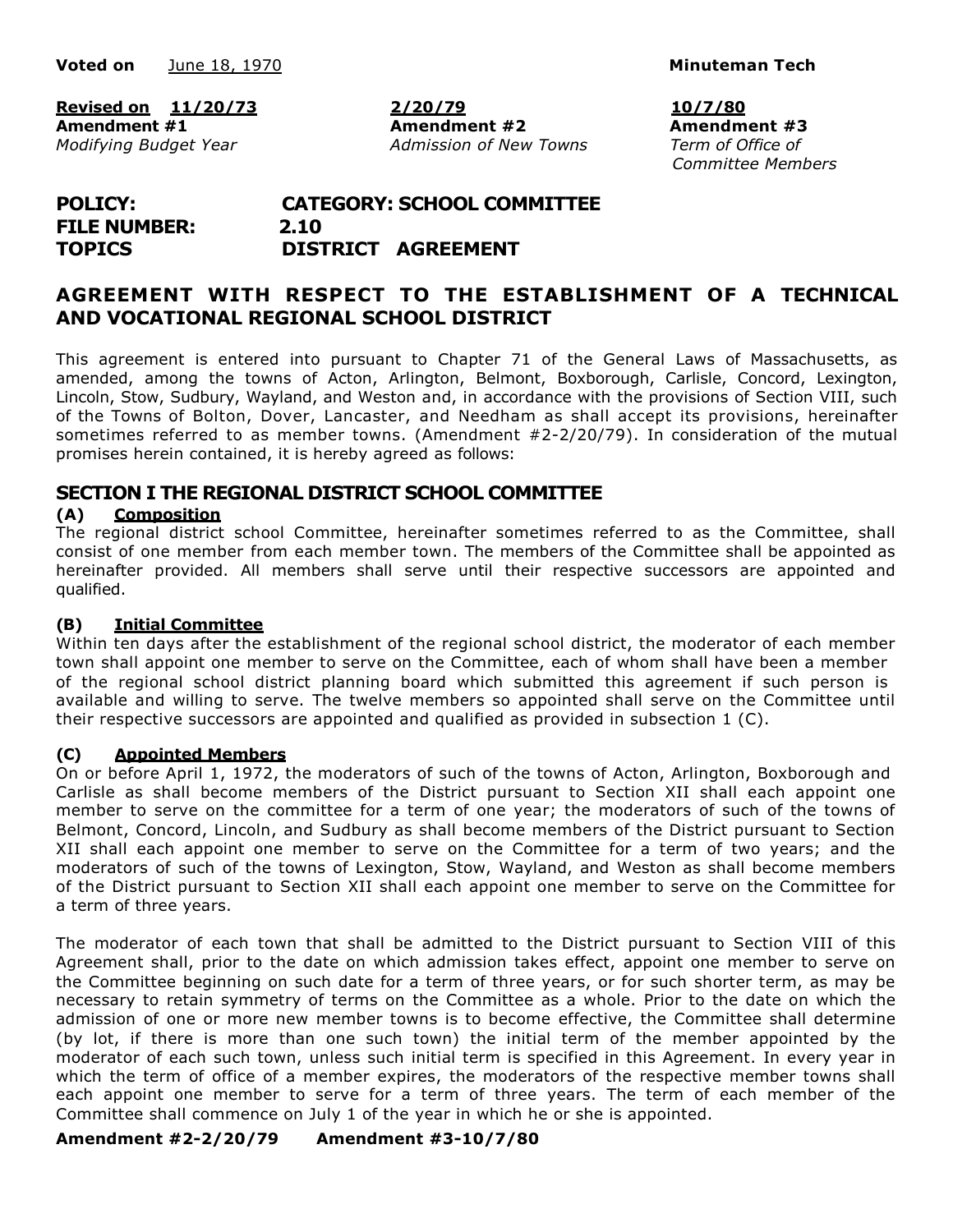## **(D) Vacancies**

If a vacancy occurs among the members appointed by the moderator under subsection 1(B), the moderator of the town involved shall within thirty days after such vacancy occurs appoint a member to serve until his successor is appointed and qualified as provided in subsection 1(C). If a vacancy occurs among the members appointed under subsection 1(C), the moderator of the member town involved shall appoint a member to serve for the balance of the unexpired term, if any.

### **(E) Organization**

Annually, on a date specified in the by-laws of the District, the Committee shall organize and choose by ballot a chairman and a vice-chairman from among its own membership.

### **(F) Power and Duties**

The Committee shall have all the powers and duties conferred and imposed upon school committees by law and conferred and imposed upon it by this agreement, and such other additional powers and duties as are specified in Section 16 to 16-1, inclusive, of Chapter 71 of the General Laws and any amendments thereof or additions thereto now or hereafter enacted, or as may be specified in any other applicable general or special law.

### **(G) Quorum**

The quorum for the transaction of business shall be a majority of the Committee, but a number less than the majority may adjourn.

## **SECTION II TYPE OF REGIONAL SCHOOL DISTRICT**

The regional district school shall be a technical and vocational high school consisting of grades nine through twelve, inclusive. The Committee is hereby authorized to establish and maintain such kinds of education, acting as trustees therefore, as may be provided by towns under the provisions of Chapter 74 of the General Laws and acts amendatory thereof, in addition thereto or dependent thereon, including courses beyond the secondary school level in accordance with the provisions of Section 37A of said Chapter 74.

## **SECTION III LOCATION OF THE REGIONAL DISTRICT SCHOOL**

The regional district school shall be located within the geographical limits of the District and within a radius of 5 miles from the intersection of Route 2 and Bedford Road which intersection is in the town of Lincoln.

## **SECTION IV APPORTIONMENT AND PAYMENT OF COSTS**

#### **(A) Classification of Costs**

For the purpose of apportioning assessments levied by the District against the member towns, costs shall be divided into two categories: capital costs and operating costs.

#### **(B) Capital Costs**

Capital costs shall include all expenses in the nature of capital outlay such as the cost of acquiring land, the cost of constructing, reconstructing, or adding to a school building or buildings, the cost of remodeling or making extraordinary repairs to a school building or buildings, the cost of constructing sewerage systems and sewerage treatment and disposal facilities or the cost of the purchase or use of such systems with a municipality, and any other item of capital outlay for which a regional school district may be authorized to borrow, including without limitation of the cost of original equipment and furnishings for such school buildings or additions, plans, architects' and consultants' fees, grading and other costs incidental to placing school buildings and additions, sewerage systems and sewerage treatment and disposal facilities, and any premises related to the foregoing in operating condition. Capital costs shall also include payment of principal of and interest on bonds, notes and other obligations issued by the District to finance capital costs.

#### **(C) Operating Costs**

Operating costs shall include all costs not included in capital costs as defined in subsection IV (B), but including interest on temporary notes issued by the District in anticipation of revenue.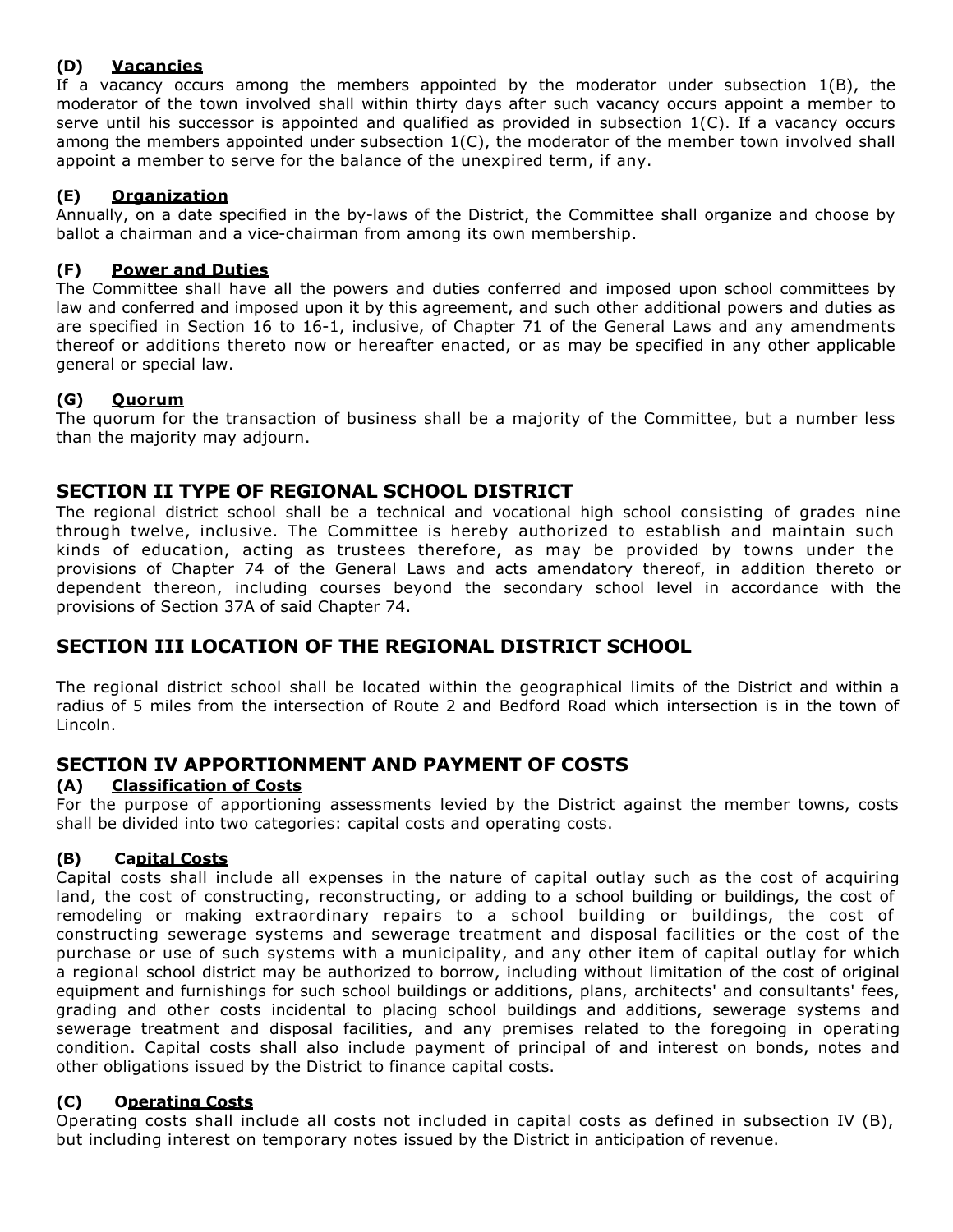#### **(D) Apportionment of Capital Costs**

Capital costs shall be apportioned to the member towns annually for the ensuing fiscal year in the following manner. Each member town's share of capital costs for each fiscal year shall be determined by computing the ratio which the town's pupil enrollment in the regional district school on October 1 of the fiscal year next preceding the fiscal year for which the apportionment is determined bears to the total pupil enrollment from all the member towns on the said date, except that if there is an enrollment of less than five pupils from any member town in the regional district school on said date, such member town shall be deemed to have an enrollment of five pupils in the regional district school. For the purpose of this subsection, in computing this apportionment the "persons" referred to in subsection IV (F) shall not be included. Notwithstanding the foregoing, in the event that there is no enrollment in the regional district school from all the member towns on October 1 of any such year, capital costs shall be apportioned on the basis of enrollment in grades nine through twelve of pupils residing in each member town and receiving education at such town's expense on October 1 of such year. Capital costs represented by debt service shall be apportioned as a capital cost of the fiscal year in which the debt service falls due.

### **(E) Apportionment of Operating Costs**

All operating costs, except those described in subsection IV(F), for the first fiscal year next following the establishment of the regional school district, and for every fiscal year thereafter, shall be apportioned to the member towns on the basis of each town's respective pupil enrollment in the regional district school. Each member town's share for each fiscal year shall be determined by computing the ratio which that member town's pupil enrollment in the regional district school on October 1 of the fiscal year next preceding the fiscal year for which the apportionment is determined bears to the total pupil enrollment in the regional school from all the member towns on the same date. In computing this apportionment the pupil hours referred to in subsection IV(F) shall be excluded. In the event that enrollment of pupils in the regional district school has not been accomplished by October 1 of any year, operating costs shall be apportioned on the basis of enrollment in grades nine through twelve of pupils residing in each member town and receiving education at such town's expense on October 1 of such year.

#### **(F) Special Operating Costs**

The Committee shall determine the operating costs for each fiscal year of any evening trade extension courses or any other types of courses which are offered by the District to persons other than the pupils attending the regular day regional vocational school. Each member town's share of such operating costs shall be determined by computing the ratio which that town's enrollment of pupil hours in such courses on November 1 of the fiscal year next preceding the fiscal year for which the apportionment is determined bears to the total enrollment of pupil hours in such courses from all the member towns on the same date. In the event that enrollment of pupil hours in such courses on November 1 of the fiscal year next preceding the fiscal year for which the apportionment is determined bears to the total enrollment of pupil hours in such courses from all the member towns on the same date. In the event that enrollment of pupil hours in such courses has not been accomplished by November 1 of any year, such operating costs shall be apportioned on the basis of enrollment in grades nine through twelve of pupils residing in each member town and receiving education at such towns expense on October 1 of such year.

#### **(G) Times of Payment of Apportioned Costs**

Each member town shall pay to the District in each fiscal year its proportionate share, certified as provided in subsection V(C) of the capital and operating costs. Except as otherwise provided in subsection V(A) or in Section XI, the annual share of each member town shall be paid in such amounts and at such times that at least the following percentages of such annual share shall be paid on or before the dates indicated, respectively:

| September 1 | 25%  |
|-------------|------|
| December 1  | 60%  |
| March 1     | 75%  |
| May 1       | 100% |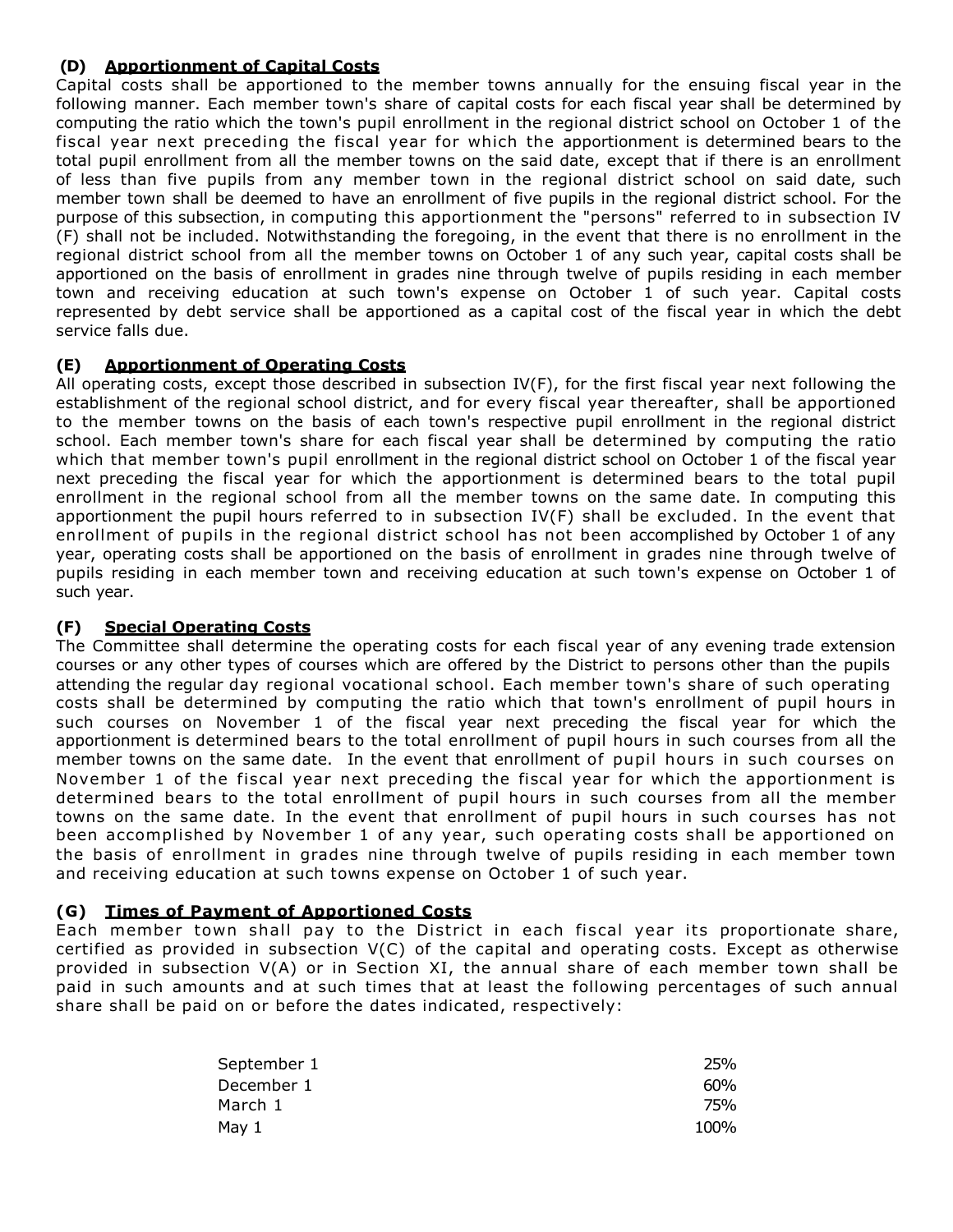### **(H) Apportionment of Costs to New Member Towns**

Except as otherwise provided in this subsection, capital costs and operating costs shall be apportioned in accordance with subsections IV(D), (E), and (F) to towns admitted to the District pursuant to the provisions of section VIII. In the first fiscal year in which the admission of a new member town is effective, the town shall pay as its share of the capital costs and operating costs for such fiscal year, an amount equal to what the town would pay if the pupils from the town enrolled in the regional district school were tuition pupils. After the first fiscal year in which the admission of a new member town is effective, the town's share of capital costs and operating costs shall be determined in accordance with section IV of this Agreement except that such share shall not include any capital costs on account of the bonds issued by the district dated March 1, 1973 and March 1, 1974. However, commencing in the second fiscal year in which such town is a member and continuing through the eleventh such fiscal year, in lieu of such capital costs and as partial reimbursement to the other member towns for their payment of capital costs on account of the original regional district school building, such town shall pay as part of its share of capital costs an annual surcharge of \$400 per pupil enrolled from such town in the regional district school on October 1 of the next preceding fiscal year. If on such October 1, there is an enrollment of less than five pupils from such town in the regional district school, such member town shall be deemed to have an enrollment of five pupils in the regional district school. The Committee shall determine the amount necessary to meet the annual operating and maintenan ce budget and shall allocate such amount among the member towns without taking such surcharge into account. After making such allocation, the Committee shall apply the amount of such surcharge to reduce the shares of capital and operating costs of the member towns which are not then required to pay such surcharge, in the same proportion as capital costs are allocable among such towns pursuant to Section IV of this Agreement. For the purposes of Section IX of this Agreement, if a new member town shall withdraw from the District prior to the twelfth year of its membership, such surcharge shall be deemed to be part of the town's share of the indebtedness of the District outstanding at the time of its withdrawal. **(Amendment #2-2/20/79)**

## **SECTION V BUDGET**

### **(A) Initial Budget**

Within sixty days after the initial regional district school Committee is organized, it shall prepare a reasonably detailed operating and maintenance budget covering expenses, if any, for the balance *of*  the then fiscal year. Copies of such proposed budget shall be submitted to the chairman of the finance or advisory committee in a member town, to the chairman of the board of selectmen, for its consideration. A budget shall be adopted not earlier than fourteen days but within twenty-one days after the proposed budget has been so submitted. The amount of the said budget shall be apportioned among the member towns according to the provisions of Section IV herein. The regional district treasurer shall certify to the treasurer of each member town its respective shares of said budget. The sums thus certified shall be payable by each member town to the regional district school committee but only from funds which may be or may have been appropriated by each member town for such purpose.

#### **(B) Tentative Operating and Maintenance Budget**

Thereafter, the Committee shall annually prepare a tentative operating and maintenance budget for the ensuing fiscal year, attaching thereto provision for any installment of principal or interest to become due in such fiscal year on any bonds or other evidence of indebtedness of the District and any other capital costs to be apportioned to the member towns. The said Committee shall mail a copy to the chairman of the Board of Selectmen and the Finance or Advisory Committee, if any, of each member town at least fifteen days prior to the date on which the final operating and maintenance budget is adopted, itemized as follows or in such further detail as the Committee may deem advisable:

- 1. Administration
- 2. Instruction
- 3. Other school services
- 4. Operating and maintenance of plant
- 5. Fixed charges
- 6. Acquisition of fixed assets
- 7. Community service
- 8. Debt retirement and debt service
- 9. Programs with other districts and private schools

**(Amendment - #1 - - 11/20/73)**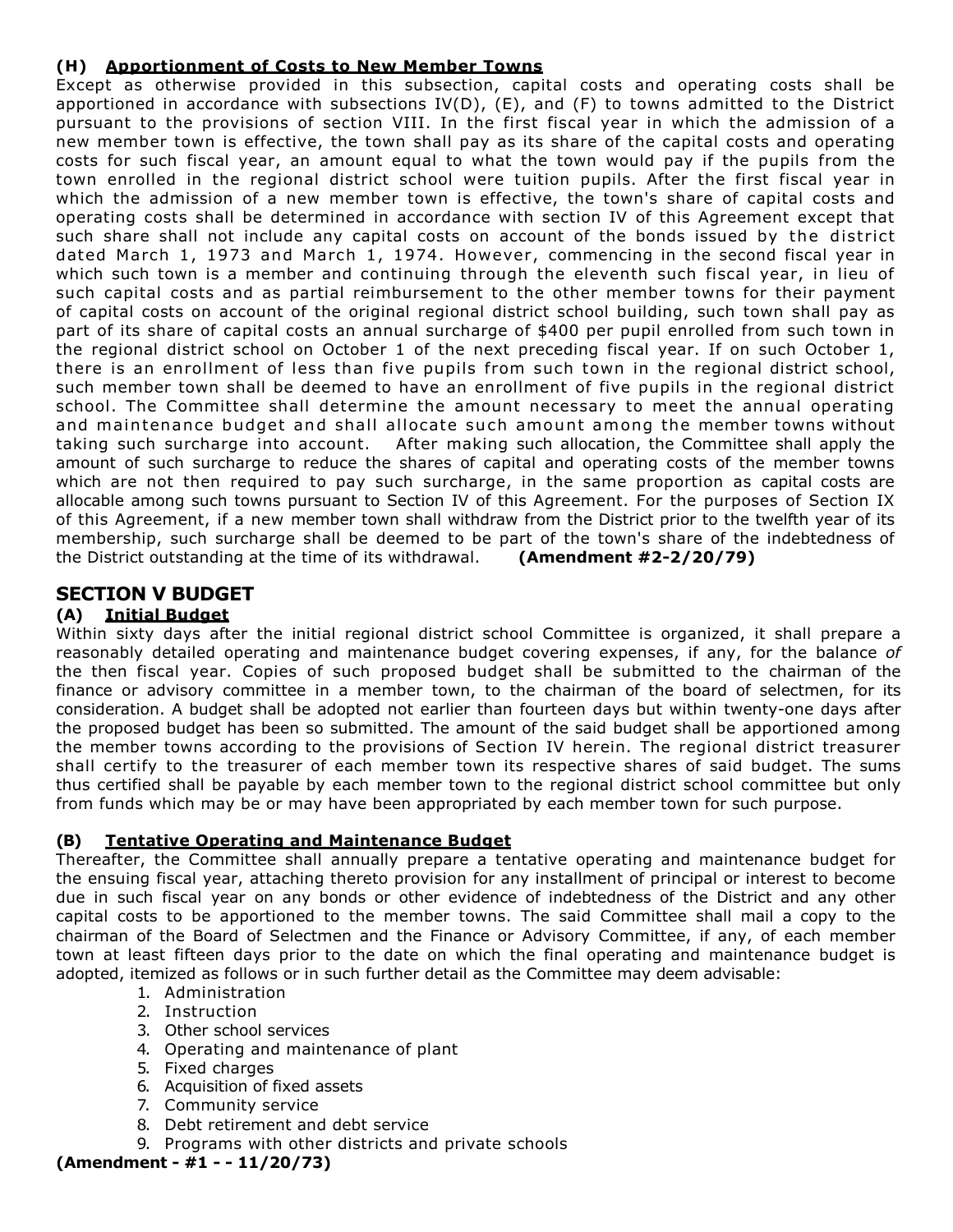## **(C) Final Operating and Maintenance Budget**

The Committee shall adopt an annual operating and maintenance budget for the ensuing fiscal year not later than forty-five days prior to the earliest date on which the business session of the annual town meeting of any member town is to be held, but in no event later than March 31, provided that said budget need not be adopted earlier than February 1. Said annual operating and maintenance budget shall include debt and interest charges and any other current capital costs as separate items, and the said Committee shall apportion the amounts necessary to be raised in order to meet the said budget in accordance with the provisions of Section IV. The amounts so apportioned to each member town shall be certified by the district treasurer to the treasurer of such member town within thirty days from the dates on which the annual operating and maintenance budget is adopted by the Committee, and each such town shall, at the next annual town meeting, appropriate the amounts so certified. **(Amendment #1 -- 11/20/73)**

If the amount necessary to meet the annual operating and maintenance budget for a fiscal year in which the admission of one or more new member towns becomes or is to become effective, shall have been determined and apportioned without regard to the payments to be received from any such member town as its share of the capital and operating costs of the District, the Committee may reopen the budget, may re-determine the amounts necessary to meet the budget taking account of such payments, and may reapportion such amounts among the other member towns in accordance with the provisions of Section IV; provided, however, that the shares of such amounts reapportioned to the member towns (other than such new member towns) shall be less than the amounts previously apportioned to such towns. **(Amendment #2 -- 2/20/79)**

## **SECTION VI TRANSPORTATION**

School transportation shall be provided by the regional school district and the cost thereof shall be apportioned to the member towns as an operating cost.

During the first fiscal year in which the admission pursuant to Section VIII of a new member town is effective, such town shall be responsible for providing school transportation for pupils from the town enrolled in the regional district school and for paying the costs of such transportation.

# **(Amendment #2 -- 2/20/79)**

## **SECTION VII AMENDMENTS**

#### **(A) Limitation**

This agreement may be amended from time to time in the manner hereinafter provided, but no such amendment shall be made which shall substantially impair the, rights of the holders of any bonds or notes or other evidences of indebtedness of the District then outstanding, or the right of the District to procure the means for payment thereof, provided that nothing in the section shall prevent the admission of a new town or towns to the District and the reapportionment accordingly of capital costs of the District represented by bonds or notes of the District then outstanding and of interest thereon.

#### **(B) Procedure**

Any proposal for amendment, except a proposal for amendment providing for the withdrawal of a member town (which shall be acted upon as provided in Section DC), may be initiated by a vote of a majority of all members of the Committee or by a petition signed by at least 10 per cent of the registered voters of any one of the member towns. In the latter case, said petition shall contain at the end thereof a certification by the Town Clerk of such member town as to the number of registered voters in said town according to the most recent voting list and the number of signatures on the petition which appear to be the names of registered voters of said town and said petition shall be presented to the secretary of the Committee. In either case, the secretary of the Committee shall mail or deliver a notice in writing to the Board of Selectmen of each of the member towns that a proposal to amend this agreement has been made and shall enclose a copy of such proposal (without the signatures in the case of a proposal by petition). The selectmen of each member town shall include in the warrant for the next annual or a special town meeting called for the purpose an article stating the proposal or the substance thereof. Such amendment shall take effect upon its acceptance by all the member towns, acceptance by each town to be by a majority vote at a town meeting as aforesaid.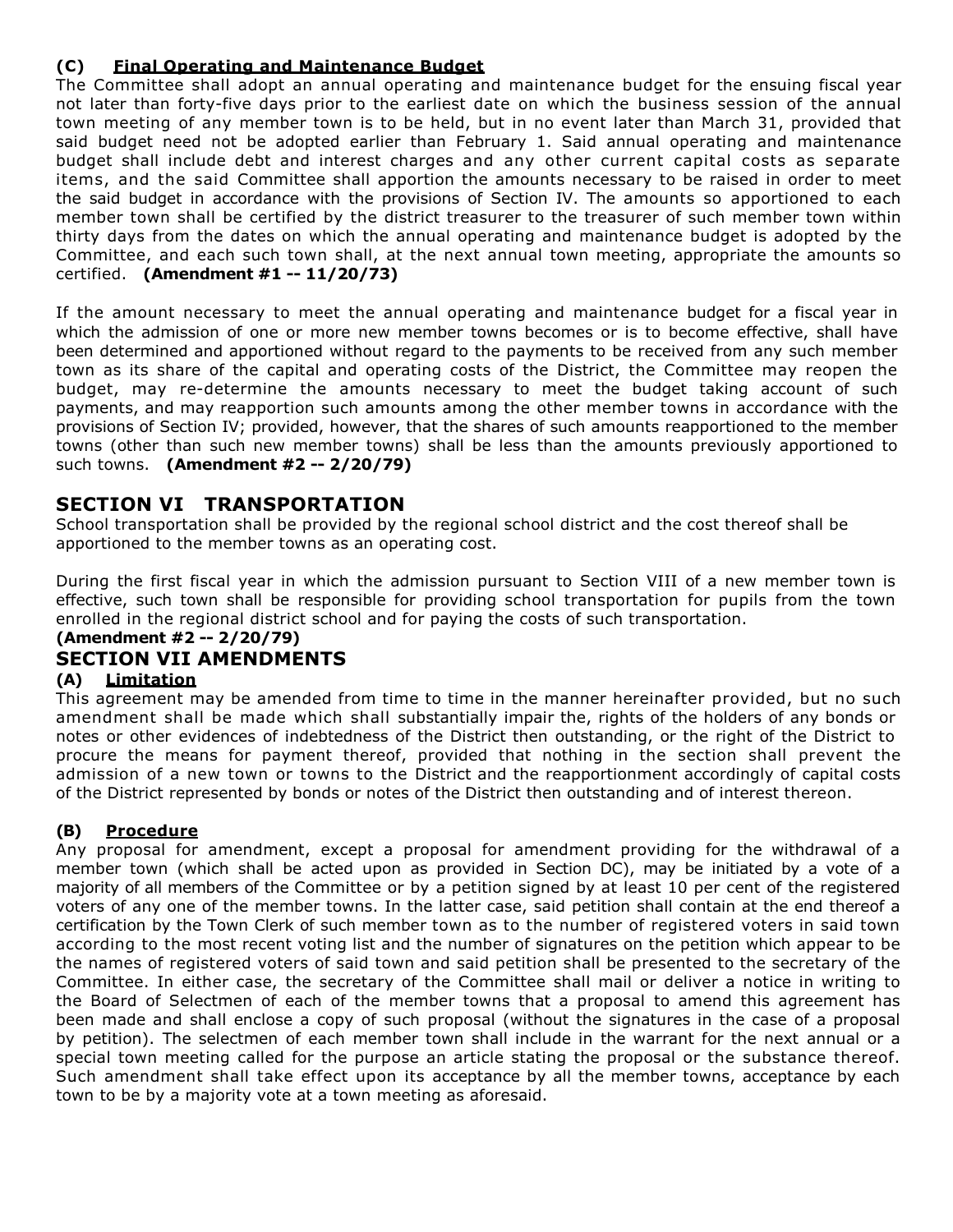## **SECTION VIII ADMISSION OF NEW TOWNS**

By an amendment of this Agreement adopted under and in accordance with Section VII above, any other town or towns may be admitted to the regional school district. The effective date for the admission of each such new member town shall be the July I following the adoption by the District of such an amendment and the acceptance by the town of this Agreement as so amended. Such admission also shall be subject to compliance with such provisions of law as may be applicable and such terms as may be set forth in such amendment.

**(Amendment #2-2/20/79)**

## **SECTION IX WITHDRAWAL**

#### **(A) Limitations**

The withdrawal of a member town from the District may be effected by an amendment to this agreement in the manner hereinafter provided by this section. Any member town seeking to withdraw shall by vote at an annual or special town meeting, request the committee to draw up an amendment to this agreement setting forth the terms by which such town may withdraw from the District, provided that the said town shall remain liable to the District for its share of the indebtedness of the District outstanding at the time of such withdrawal, and for interest thereon, to the same extent and in the same manner as though the town had not withdrawn from the District.

#### **(B) Procedure**

The clerk of the town seeking to withdraw shall notify the Committee in writing that such town has voted to request the Committee to draw up an amendment to the agreement (enclosing a certified copy of such amendment). The selectmen of each member town shall include in the warrant for the next annual or a special town meeting called for the purpose an article stating the amendment or the substance thereof. Such amendment shall take effect upon its acceptance by all of the member towns acceptance by each town to be by a majority vote at a town meeting as aforesaid.

#### **(C) Cessation of Terms of Office of Withdrawing Town's Members**

Upon the effective date of withdrawal the terms of office of the member serving on the regional district school committee from the withdrawing town shall terminate and the total membership of the Committee shall be decreased accordingly.

#### **(D) Apportionment of Capital Costs after Withdrawal**

The withdrawing town's annual share of any future installment of principal and interest on obligations outstanding on the effective date of its withdrawal shall be not less than the average of such town's annual capital cost apportionment percentages for the three years next preceding the year in which its withdrawal becomes effective, or, in case such withdrawal becomes effective, the withdrawing town's annual share of such future installments of principal and interest shall be not less than the average of such town's annual capital cost apportionment percentage for such of the year or years preceding the year in which its withdrawal becomes effective for which an apportionment of capital costs shall have been made. The remainder of any such installment after subtracting the share of any town or towns which have withdrawn shall be apportioned to the remaining member town or towns in the manner provided in sub-section IV(D) or as may be otherwise provided in the amendment providing for such withdrawal.

## **SECTION X TUITION STUDENTS**

The Committee may accept for enrollment in the regional district school pupils from towns other than member towns on a tuition basis. Income received by the District from tuition pupils and not previously deducted from operating costs shall be deducted from the total operating costs in the next annual budget to be prepared after the receipt thereof, prior to apportionment under subsection FV(E) to the member towns.

## **SECTION XI FISCAL YEAR**

Except as may otherwise be provided by law, the fiscal year of the district shall be the same as the fiscal period of the member towns and the work year or fiscal year as it relates in this agreement to a fiscal or budget period shall mean the fiscal year of the District.

If the fiscal year of the District shall be other than the calendar year, the dates on or before which the respective percentages of the annual share of each member town shall be paid as provided in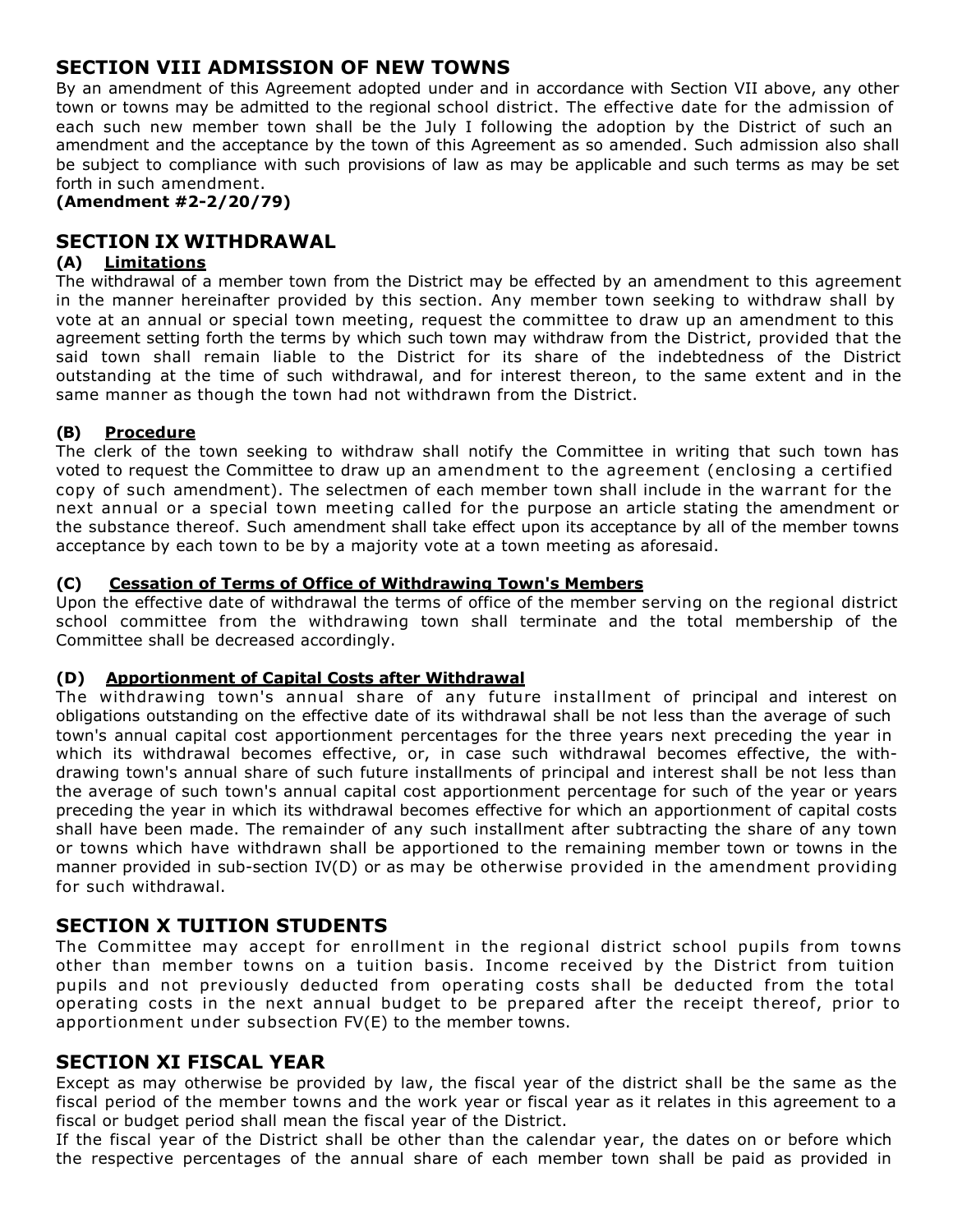subsection IV (G) shall be adjusted so that not less than 25% thereof shall be paid not later than the first day of the third month of such fiscal year, 60% shall be paid not later than the first day of the sixth month of such fiscal year, 75% shall be paid not later than the first day of the ninth month of such fiscal year and 100% shall be paid not later than the first day of the eleventh month of such fiscal year.

## **SECTION XII SUBMISSION FOR APPROVAL**

This agreement shall be submitted for approval pursuant to the applicable provisions of Section 15 of chapter 71 of the General Laws to the towns of Acton, Arlington, Belmont, Boxborough, Carlisle, Concord, Lexington, Lincoln, Sudbury, Stow, Wayland and Weston. In the event that at least the towns of Arlington, Belmont, Concord and Lexington vote in the affirmative as provided in said Section 15 to establish a regional technical and vocational school district, composed of the towns of Arlington, Belmont, Concord, Lexington and such additional towns, if any, as so vote, shall be deemed to be established; otherwise this agreement shall be void and of no effect.

#### **NOTE ON EFFECTIVE DATE OF AMENDMENT NO. 2**

Amendment No. 2 to the Agreement, proposed by vote of the Committee adopted on February 20, 1979, shall take effect upon its acceptance by the member towns and upon the acceptance of the Agreement, as heretofore amended and as further amended by this Amendment No. 2, on or before June 30, 1981 by any one or more of the Towns of Bolton, Dover, Lancaster and Needham; provided, however, that the admission of any such town shall not be effective prior to July 1,1980.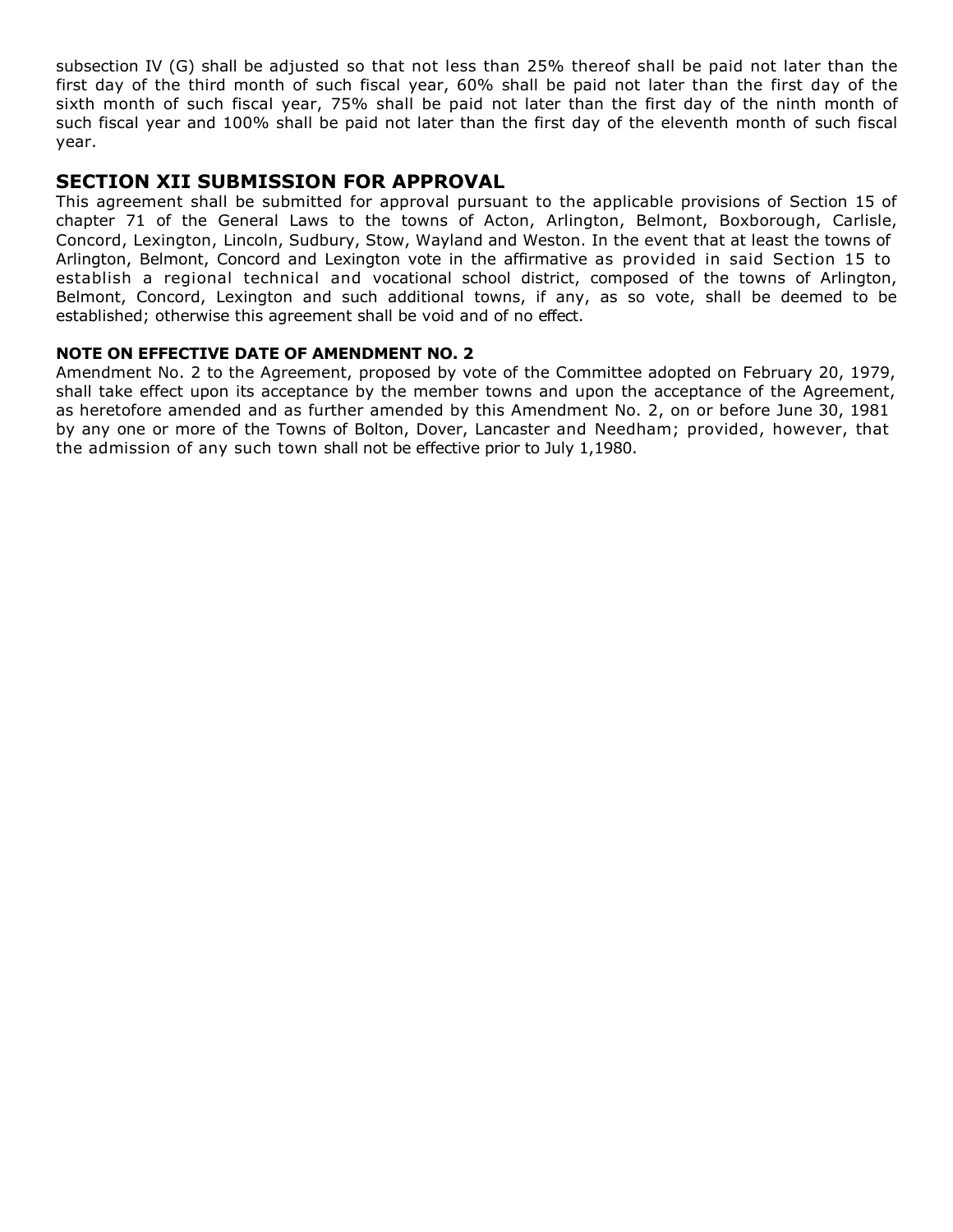## **MINUTEMAN REGIONAL VOCATIONAL TECHNCIAL SCHOOL DISTRICT**

Amendment No.1 to Minuteman Regional Vocational Technical School District Agreement

## **Certificate of the Secretary**

I, the undersigned, hereby certify that I am the duly elected, qualified and acting Secretary of the Minuteman Regional Vocational Technical School District, Massachusetts, and that, as such, I keep and have custody of the records of the meetings of the Minuteman Regional Vocational Technical School District Committee. I further certify that, at a regular meeting of the said Committee duly called and held on Tuesday, November 20, 1973, attended by 9 of the twelve (12) members of said Committee, constituting a quorum, the following vote was adopted pursuant to Chapter 1025 of the Acts of 1973 by the vote of 9 (nine) members voting in the affirmative and 0 (zero) members voting in the negative.

WHEREAS, the towns of Acton, Arlington, Belmont, Boxborough, Carlisle, Concord, Lexington, Lincoln, Stow, Sudbury, Wayland and Weston established a regional school district under the provisions of Chapter 71 of the General Laws of Massachusetts, as amended, known as Minuteman Regional Vocational Technical School District, and for that purpose entered into an agreement entitled "Agreement With Respect to the Establishment of a Technical and Vocational Regional School District" (hereinafter called the "Agreement"): and

WHEREAS, Chapter 1025 of the Acts of 1973 of The Commonwealth of Massachusetts authorizes any regional district school committee without regard to the amendment procedure in its regional school district agreement to amend such agreement for the purpose of changing the various dates set forth therein for the adoption of an annual budget, including a tentative annual budget, and for certification by the regional school district treasurer to the treasurer of each member town of the amounts of such budget apportioned to that town and making technical changes to carry out the provisions of clause (m) of section 16 and section 16B of Chapter 71 of the General Laws as amended by sections 1 and 2 of said Chapter 1025;

NOW THEREFORE, pursuant to said Chapter 1025, to amend the Agreement as follows, viz.:

Amend Section subsection (B) entitled Tentative Operating and Maintenance Budget and subsection (C) entitlec1 Final Operating and Maintenance Budget, by deleting said two subsections in their entirety and substituting therefor the following new subsections (B) and (C):

(B) Tentative Operating and Maintenance Budget

Thereafter, the Committee shall annually prepare a tentative operating and maintenance budget for the ensuing fiscal year, attaching thereto provision for any installment of principal or interest to become due in such fiscal year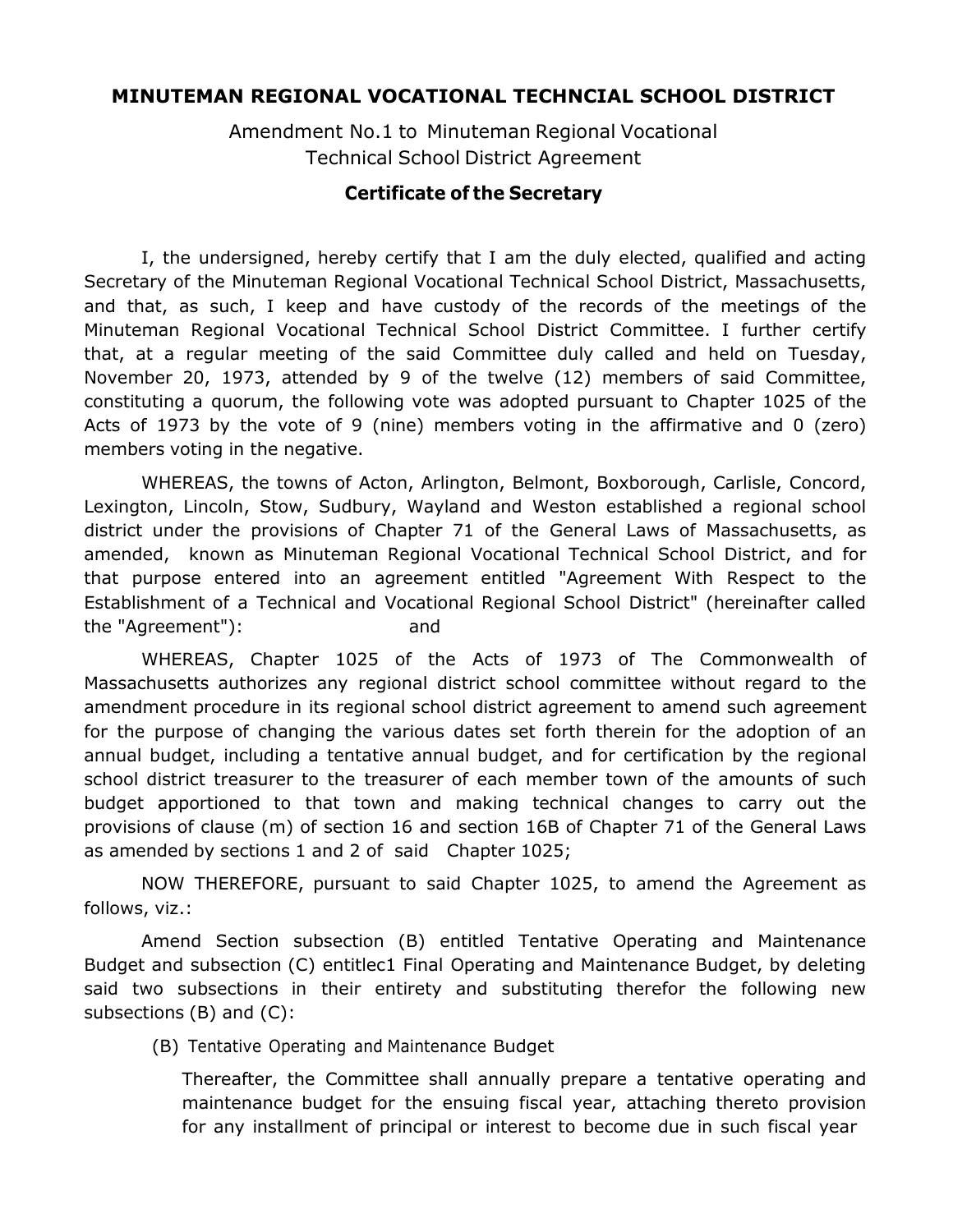on any bonds or other evidence of indebtedness of the District and any other capital costs to be apportioned to the member towns. The said Committee shall mail a copy to the chairman of the board of selectmen and the finance or advisory committee, if any, of each member town at least fifteen days prior to the date on which the final operating and maintenance budget is adopted, itemized as follows or in such further detail as the Committee may deem advisable:

- 1. Administration
- 2. Instruction
- 3. Other school services
- 4. Operating and maintenance of plant
- 5. Fixed charges
- 6. Acquisition of fixed assets
- 7. Community services
- 8. Debt retirement and debt service
- 9. Programs with other districts and private schools
- (C) Final Operating and Maintenance Budget

The Committee shall adopt an annual operating and maintenance budget for the ensuing fiscal year not later than forty-five days prior to the earliest date on which the business session of the annual town meeting of any member town is to be held, but in no event later than March 31, provided that said budget need not be adopted earlier than February 1. Said annual operating and maintenance budget shall include debt and interest charges and any other current capital costs as separate items, and the said Committee shall apportion the amounts necessary to be raised in order to meet the said budget in accordance with the provisions of Section IV. The amounts so apportioned to each member town shall be certified by the district treasurer to the treasurer of such member town within thirty days from the date on which the annual operating and maintenance budget is adopted by the Committee, and each such town shall, at the next annual town meeting, appropriate the amounts so certified.

FURTHER VOTED: This amendment shall take effect immediately.

I further certify that the foregoing vote has not been amended or rescinded and remains in full force and effect.

WITNESS my hand and the seal of said district this 20th day of November, 1973.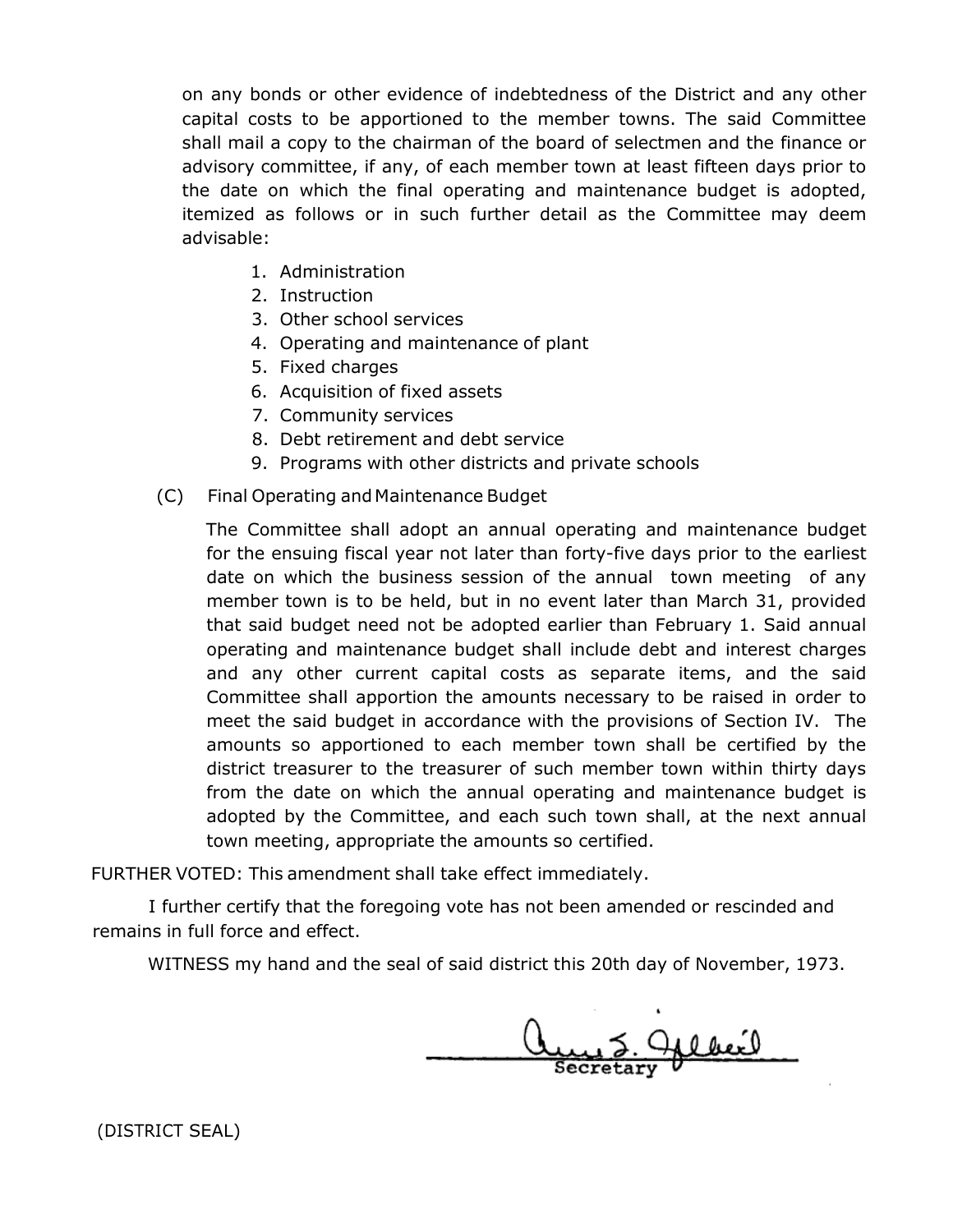

CHRISTINE M, CALLAHAN, CMC TOWN CLERK

OFFICE OF THE TOWN CLERK TOWN OF ARLINGTON MASSACHUSETTS

**TOWN HALL** OFFICE HOURS 9 AM TO 5 PM  $\equiv$ TELEPHONE

781‐643‐6700

**AMENDMENT #2**

## ARTICLE 70. ADMISSION OF NEW MEMBERS TO THE MINUTEMAN REGIONAL VOCATIONAL TECHNICAL SCHOOL DISTRICT

VOTED: (Unanimously) That the Town does hereby accept an amendment to the agreement establishing the Minuteman Regional Vocational Technical School District ("Minuteman'') as proposed by vote of the Minuteman School Committee adopted on February 20, 1979; said amendment providing for the admission of new member towns generally, and the towns of Bolton, Dover, Lancaster, and Needham specifically; said amendment further specifying (a) that any new member town will have one member of the School Committee appointed by the Moderator of the town for a three year term, or for a shorter initial term in order to retain the symmetry of terms on the Minuteman School Committee as a whole; (b) that for the first year of its membership a new town will contribute as its entire share of the operating costs and capital costs of Minuteman for such year an amount equal to what it would pay if the students from the new town were tuition students, and the new member town will also be responsible for all the transportation costs of those students. After first year of membership a new town will pay its share of operating costs and capital costs apportioned in accordance with Section IV of the agreement, except that such new member town shall not pay any capital costs in accordance with Section IV on account of debt service on Minuteman's bonds dated March 1, 1973, and March 1,

1974, but in lieu thereof and as partial reimbursement to the members of Minuteman for their payments of capital costs on Minuteman's original school building, each new member town will pay to Minuteman for a period of ten years, commencing with the second year of the new town's membership and ending on the eleventh year of such membership, an annual surcharge of \$400 per pupil enrolled on October 1st of the prior year; and (c) that the effective date for the admission of a new member town will be July 1st following its acceptance of the amended Minuteman agreement and the acceptance by each of the existing member towns of the amendment admitting the new town; said amendment further providing for the admission of such of the Towns of Bolton, Dover, Lancaster, and Needham as accept and for their admission not earlier than July 1, 1980, in accordance with the Minuteman agreement amended as described above.

A true copy of the vote under Article 70 of the Warrant for the Annual Town Meeting of the Town of Arlington at the adjourned session held May 28, 1980.

ATTEST: Christma In Calladon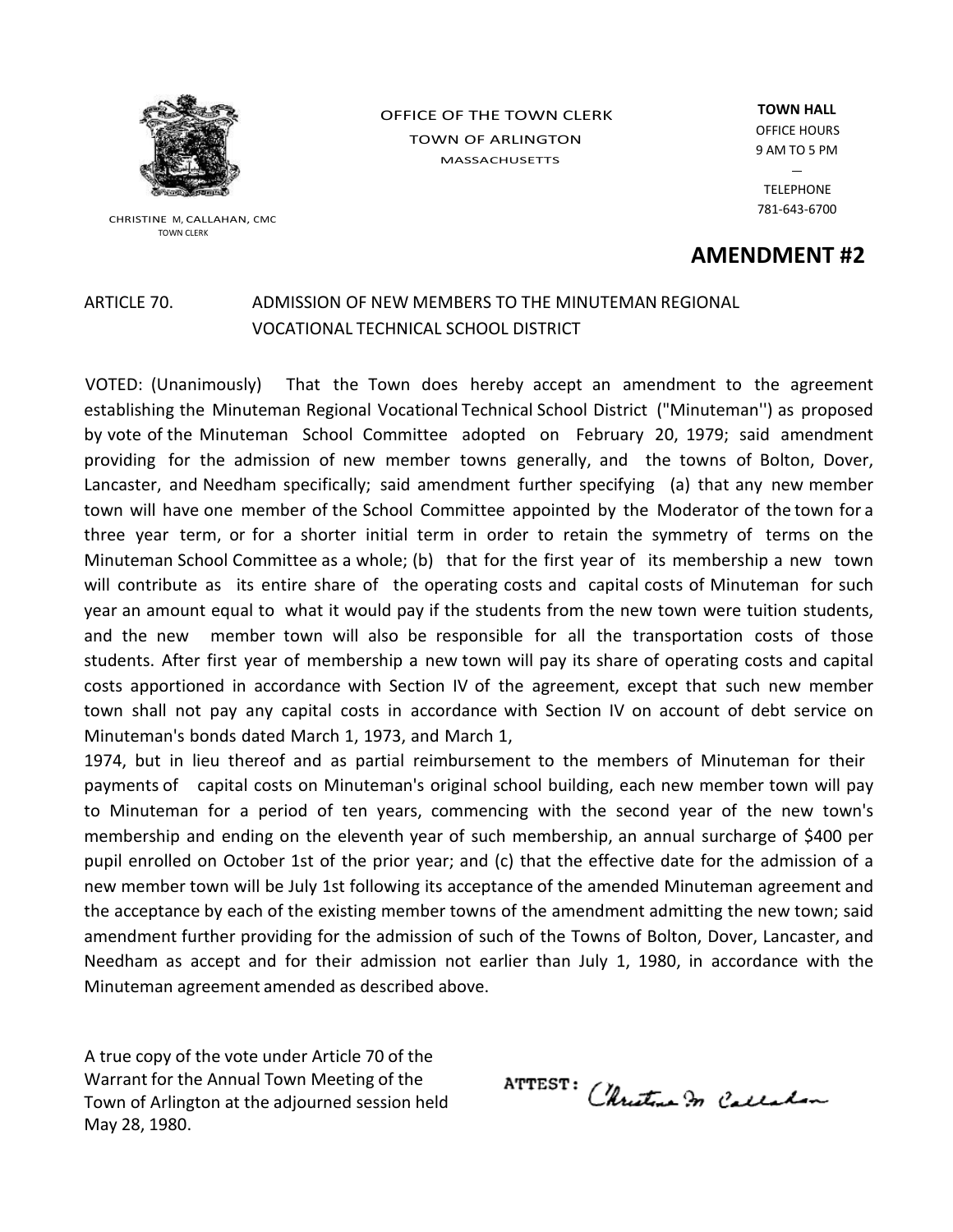

CHRISTINE M, CALLAHAN, CMC

TOWN CLERK

OFFICE OF THE TOWN CLERK TOWN OF ARLINGTON MASSACHUSETTS

**TOWN HALL** OFFICE HOURS 9 AM TO 5 PM

**TELEPHONE** 781‐643‐6700

## ARTICLE 72. AMENDMENT NO. 3 TO THE AGREEMENT ESTABLISHING THE MINUTEMAN REGIONAL VOCATIONAL TECHNICAL SCHOOL DISTRICT

VOTED: (Unanimously) Amendment No. 3 to the agreement establishing the Minuteman Regional Vocational Technical School District

The agreement among the towns of Acton, Arlington, Belmont, Bolton, Boxborough, Carlisle, Concord, Lancaster, Lexington, Lincoln, Needham, Stow, Sudbury, Wayland and Weston entitled "Agreement with Respect to the Establishment of a Technical and Vocational Regional School District" as heretofore a ended (the "Agreement") is hereby further amended as follows:

A. Subsection I (C) of the Agreement is amended by deleting the second sentence thereof, as inserted by Amendment No. 2, and substituting in its place the following sentence:

The moderator of each town that shall be admitted to the District pursuant to Section VIII of this Agreement shall, prior to the date on which such admission takes effect, appoint one member to serve on the Committee beginning on such date for a term of three years, or for such shorter term as may be necessary to retain symmetry of terms on the Committee as a whole.

B. Subsection I (C) of the Agreement is further amended by deleting the last sentence thereof and substituting in its place the following sentence:

The term of each member of the Committee shall commence on July 1 of the year in which he or she is appointed.

C. Subsection I (E) of the Agreement is amended by deleting said subsection and substituting in its place the following subsection:

E. Annually, on a date specified in the by‐laws of the District, the Committee shall organize and choose by ballot a chairman and a vice‐chairman from among its own membership.

D. Transition and Effective Date of Amendment No. 3. Amendment No.3 to the Agreement, proposed by vote of the Committee adopted on October 7, 1980, shall take full effect on January 1 of the year following the year in which it has been accepted by all the member towns and the terms of all the members of the Committee in office on such January 1 shall be extended to expire at the commencement of the tern of their successors in the year in which their terms would otherwise expire pursuant to the Agreement as amended by Amendment No. 3,

A true copy of the vote under Article 72 of the Warrant for the Annual Town Meeting of the Town of Arlington at the adjourned session held March 21, 1981.

**ATTEST:** Christine In Calladon